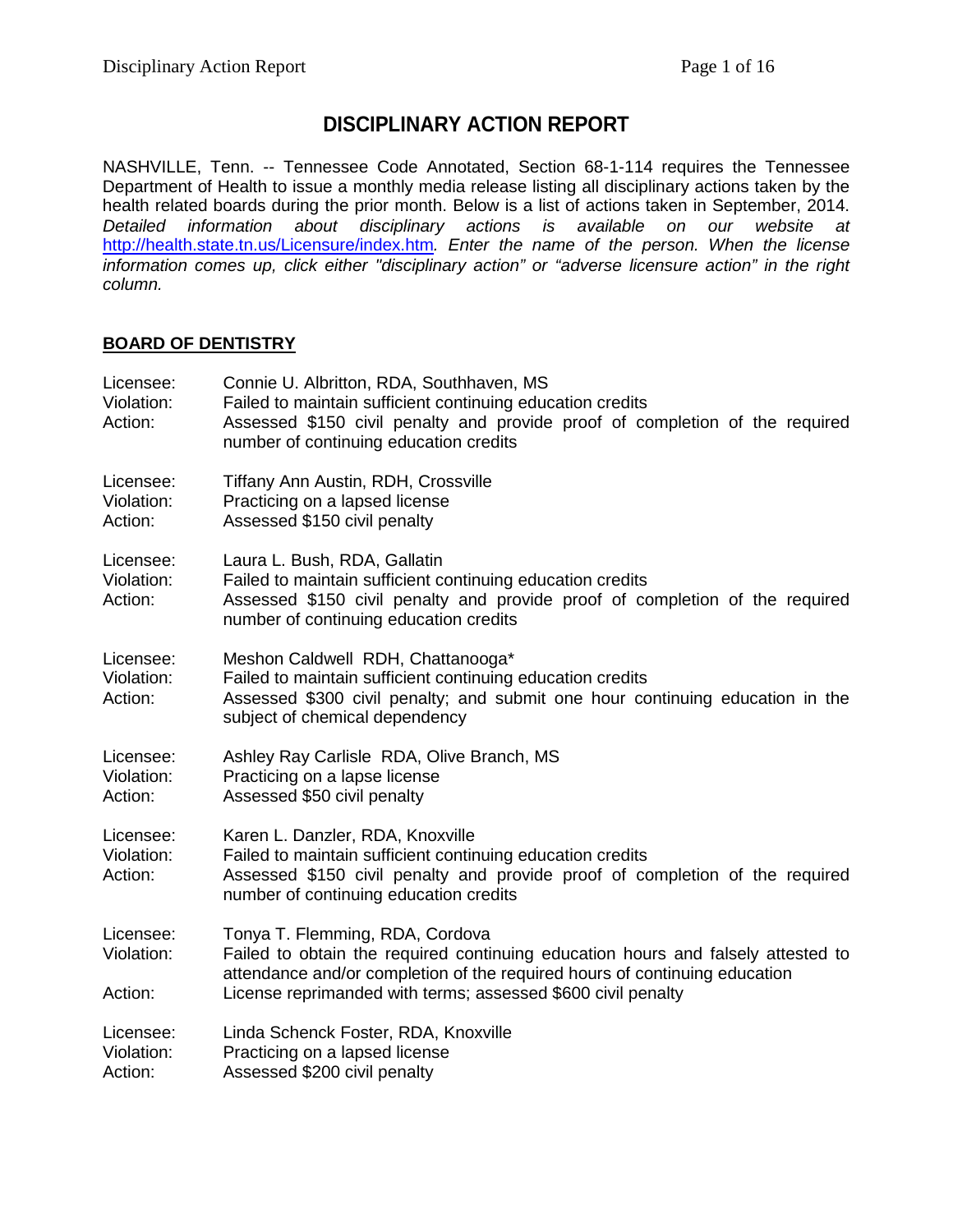| Licensee:<br>Violation:<br>Action: | Jennifer D. France, RDA, Knoxville<br>Practicing on a lapsed license<br>Assessed \$400 civil penalty                                                                                                                           |
|------------------------------------|--------------------------------------------------------------------------------------------------------------------------------------------------------------------------------------------------------------------------------|
| Licensee:<br>Violation:<br>Action: | Naoka Fukushima, DDS, Chicago, IL<br>Failed to maintain sufficient continuing education credits<br>Assessed \$600 civil penalty and provide proof of completion of the required<br>number of continuing education credits      |
| Licensee:<br>Violation:<br>Action: | Jennifer Gibbs, RDH, Kingston Springs<br>Practicing on a lapsed license<br>Assessed \$450 civil penalty                                                                                                                        |
| Licensee:<br>Violation:<br>Action: | Janie J. Groover, RDA, Mt. Juliet<br>Failed to maintain sufficient continuing education credits<br>Assessed \$150 civil penalty and provide proof of completion of the required<br>number of continuing education credits      |
| Licensee:<br>Violation:<br>Action: | Patricia Lynn Hickey, RDA, Knoxville<br>Practicing on a lapse license<br>Assessed \$50 civil penalty                                                                                                                           |
| Licensee:<br>Violation:<br>Action: | Jackie Denise Hill, RDH, Lawrenceburg<br>Failed to maintain sufficient continuing education credits<br>Assessed \$300 civil penalty and provide proof of completion of the required<br>number of continuing education credits  |
| Licensee:<br>Violation:<br>Action: | Teresa A. Ladd, RDA, Sequatchie<br>Failed to maintain sufficient continuing education credits<br>Assessed \$150 civil penalty and provide proof of completion of the required<br>number of continuing education credits        |
| Licensee:<br>Violation:<br>Action: | Yolanda Lanell Legg, RDA, Maryville<br>Failed to maintain sufficient continuing education credits<br>Assessed \$150 civil penalty and provide proof of completion of the required<br>number of continuing education credits    |
| Licensee:<br>Violation:<br>Action: | Angela A. Vetter-Lopez, RDH, Cleveland<br>Failed to maintain sufficient continuing education credits<br>Assessed \$300 civil penalty and provide proof of completion of the required<br>number of continuing education credits |
| Licensee:<br>Violation:<br>Action: | Leeann P. Massengille, RDH, Cookeville<br>Failed to maintain sufficient continuing education credits<br>Assessed \$300 civil penalty and provide proof of completion of the required<br>number of continuing education credits |
| Licensee:<br>Violation:<br>Action: | Andrea Gwen McConnell, RDA, Pulaski<br>Failed to pay student loan<br>License suspended                                                                                                                                         |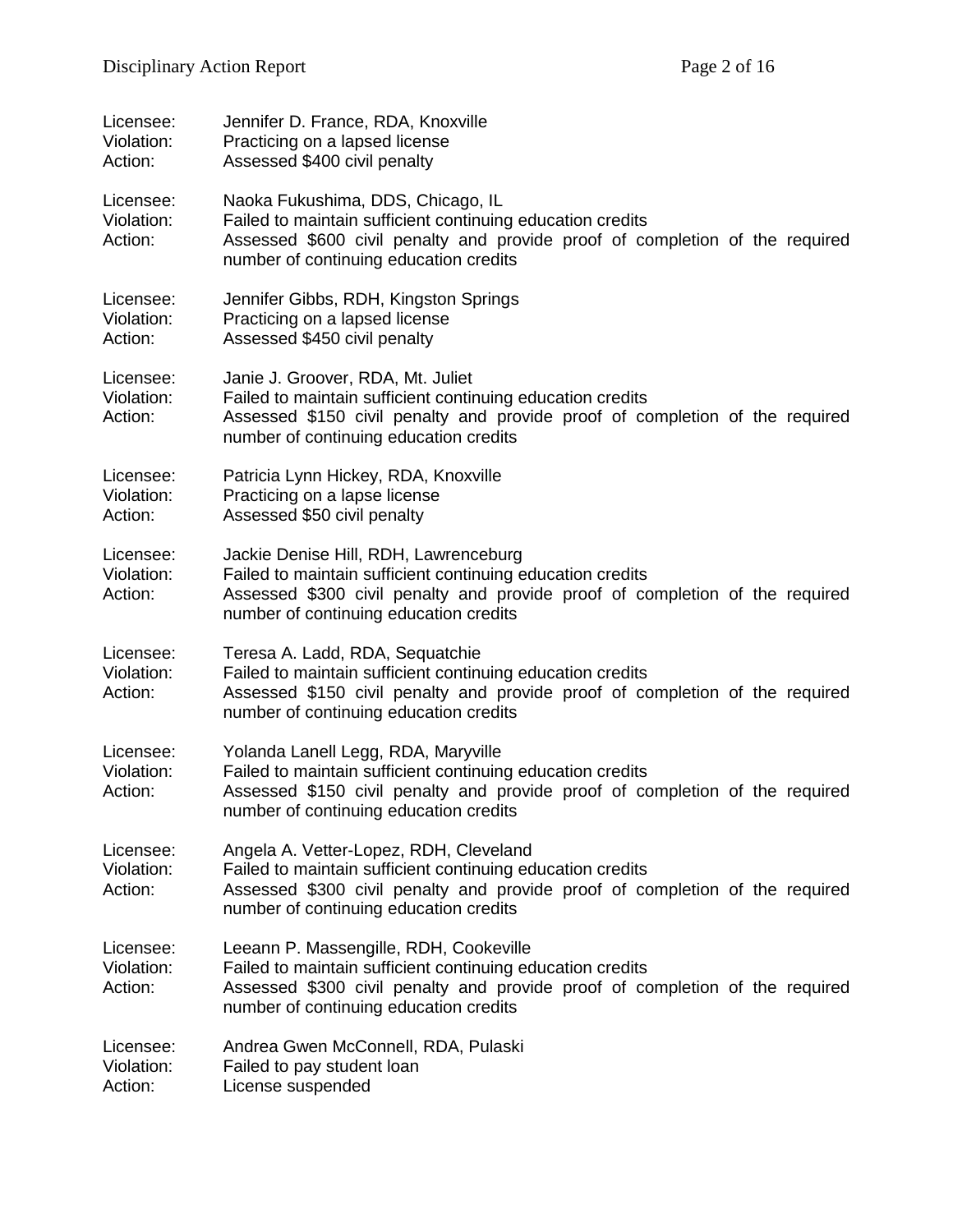| Licensee:<br>Violation:<br>Action: | Hari Ian McGowan, DDS, Mt. Juiliet**<br>Failed to pay student loan<br>License suspended                                                                                                                                                                                                                                                                                                                                                    |
|------------------------------------|--------------------------------------------------------------------------------------------------------------------------------------------------------------------------------------------------------------------------------------------------------------------------------------------------------------------------------------------------------------------------------------------------------------------------------------------|
| Licensee:<br>Violation:<br>Action: | Cynthia Walker Mullins, RDH, Murfreesboro<br>Failed to maintain sufficient continuing education credits<br>Assessed \$300 civil penalty and provide proof of completion of the required<br>number of continuing education credits                                                                                                                                                                                                          |
| Licensee:<br>Violation:<br>Action: | Lorie Ann Noblit, RDA, Loretto<br>Failed to maintain sufficient continuing education credits<br>Assessed \$150 civil penalty and provide proof of completion of the required<br>number of continuing education credits                                                                                                                                                                                                                     |
| Licensee:<br>Violation:<br>Action: | Toni Mascari Pace, RDH, Collierville<br>Failed to maintain sufficient continuing education credits<br>Assessed \$300 civil penalty and provide proof of completion of the required<br>number of continuing education credits                                                                                                                                                                                                               |
| Licensee:<br>Violation:<br>Action: | Corterrius Pittman, RDH, Nashville*<br>A violation or attempted violation, directly or indirectly, or assisting in or abetting<br>the violation of, or conspiring to violate, any provision of this chapter or any lawful<br>order of the board issued pursuant thereto or any criminal statute of the state of<br>Tennessee; to wit: guilty of a crime<br>License placed on probation to run concurrent with criminal probationary period |
| Licensee:<br>Violation:<br>Action: | Connie G. Pomeroy, RDA, Pegram<br>Failed to maintain sufficient continuing education credits<br>Assessed \$150 civil penalty and provide proof of completion of the required<br>number of continuing education credits                                                                                                                                                                                                                     |
| Licensee:<br>Violation:<br>Action: | Nicole Leann Qualls, RDA, Church Hill<br>Failed to maintain sufficient continuing education credits<br>Assessed \$150 civil penalty and provide proof of completion of the required<br>number of continuing education credits                                                                                                                                                                                                              |
| Licensee:<br>Violation:<br>Action: | Vehim Tahir, RDA, Nashville<br>Practicing on a lapsed license<br>Assessed \$400 civil penalty                                                                                                                                                                                                                                                                                                                                              |
| Licensee:<br>Violation:<br>Action: | Denise M. Totherow, McMinnville<br>Failed to maintain sufficient continuing education credits<br>Assessed \$150 civil penalty and provide proof of completion of the required<br>number of continuing education credits                                                                                                                                                                                                                    |
| Licensee:<br>Violation:<br>Action: | Angela Watson, RDH, Middleton<br>Practicing on a lapsed license<br>Assessed \$450 civil penalty                                                                                                                                                                                                                                                                                                                                            |
| Licensee:<br>Violation:            | Tammy Watson, RDA, Thompson Station<br>Failed to maintain sufficient continuing education credits                                                                                                                                                                                                                                                                                                                                          |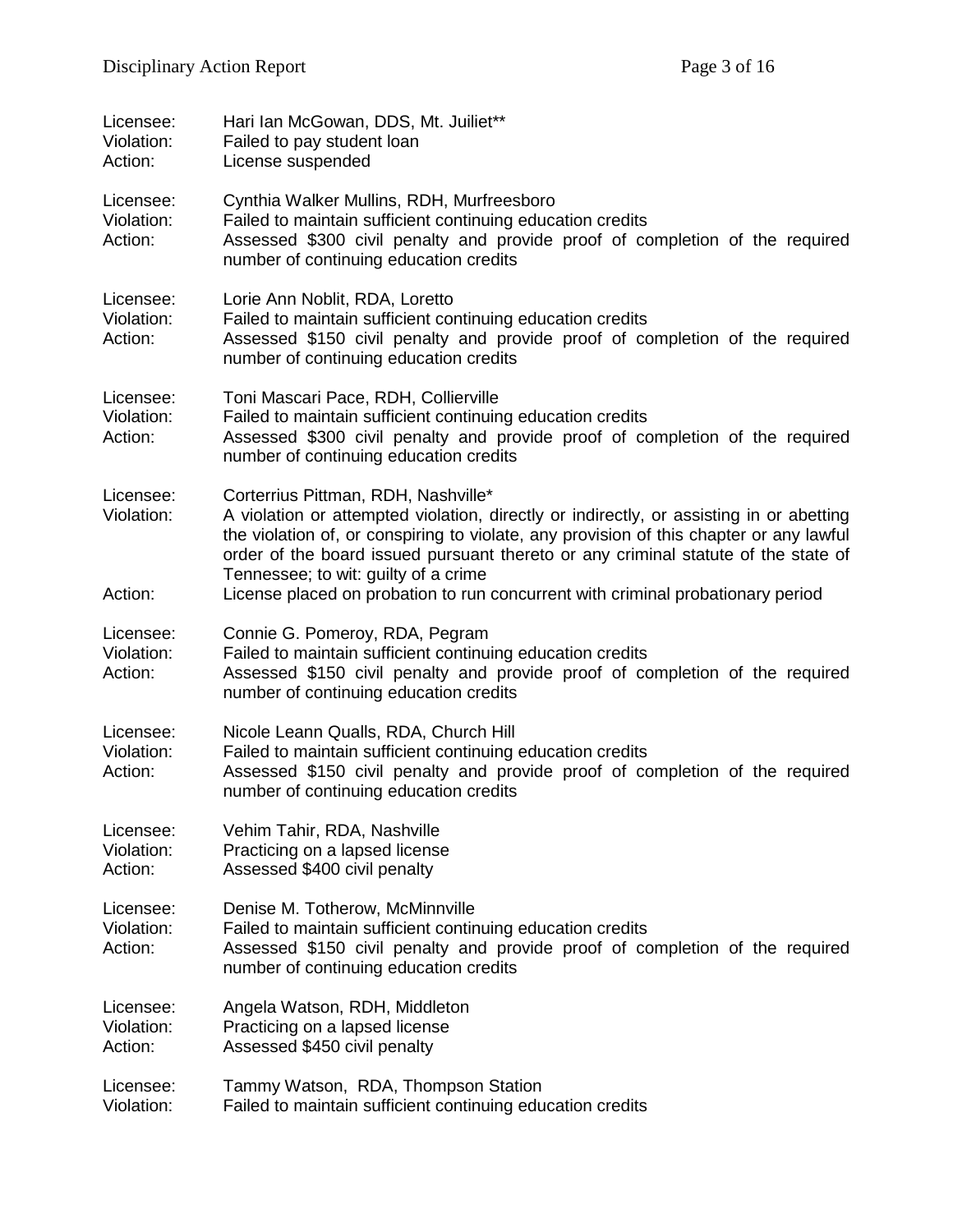Action: Assessed \$150 civil penalty and provide proof of completion of the required number of continuing education credits

*\*License disciplined March 2014 \*\*License disciplined August 2014*

## **BOARD OF MEDICAL EXAMINERS**

| Licensee:<br>Violation:<br>Action: | Howard T. DeHaven, MD, Columbia<br>Disciplinary action against a person licensed to practice medicine by another state<br>or territory of the United States for any acts or omission that would constitute<br>grounds for discipline of a person licensed in this state<br>License voluntarily surrendered                                                                                                                                                                                                                                                                                                                 |
|------------------------------------|----------------------------------------------------------------------------------------------------------------------------------------------------------------------------------------------------------------------------------------------------------------------------------------------------------------------------------------------------------------------------------------------------------------------------------------------------------------------------------------------------------------------------------------------------------------------------------------------------------------------------|
| Licensee<br>Violation:<br>Action:  | Steven G. Flatt, MD, Cookeville<br>Unprofessional, dishonorable or unethical conduct<br>License placed on probation with terms; assessed \$1,200 civil penalty; plus costs<br>not to exceed \$1,000                                                                                                                                                                                                                                                                                                                                                                                                                        |
| Licensee<br>Violation:<br>Action:  | Andrew R. Jones, MD, Hixson<br>Unprofessional, dishonorable or unethical conduct<br>License placed on probation with terms; assessed \$1,200 civil penalty; plus costs<br>not to exceed \$2,000                                                                                                                                                                                                                                                                                                                                                                                                                            |
| Licensee:<br>Violation:<br>Action: | Sonal S. Mehr, MD, Memphis<br>Failed to obtain the required continuing education hours<br>Assessed \$3,900 civil penalty; and provide proof of completion of the required<br>number of continuing education credits                                                                                                                                                                                                                                                                                                                                                                                                        |
| Licensee:<br>Violation:<br>Action: | Adedamola O. Oni, MD, Chattanooga<br>Violation or attempted violation, directly or indirectly, or assisting in or abetting the<br>violation of, or conspiring to violate any provision of this chapter or, any lawful<br>order of the board; engaged in unprofessional conduct, dishonorable or unethical<br>conduct; disciplinary action taken against a person licensed to practice medicine<br>by another state or territory of the United States for any acts or omissions that<br>would constitute grounds for discipline of a person licensed in this state<br>License revoked; assessed costs not to exceed \$5,000 |
| Licensee:<br>Violation:<br>Action: | Daniel D. Oxley, MD, Columbia<br>Failed to obtain the required continuing education hours<br>Assessed \$3,600 civil penalty and provide proof of completion of the required<br>number of continuing education credits                                                                                                                                                                                                                                                                                                                                                                                                      |
| Licensee:<br>Violation:<br>Action: | Murad G. Salaita, MD, Knoxville<br>Unprofessional, dishonorable or unethical conduct; and dispensing, prescribing or<br>otherwise distributing any controlled substance of any other drug not in the course<br>of professional practice, or not in good faith to relieve pain and suffering, or not to<br>cure an ailment, physical infirmity or disease, or in amounts and/or for duration not<br>medically necessary, advisable or justified for a diagnosed condition<br>License placed on probation with terms; assessed \$7,900 civil penalty; plus costs                                                             |
|                                    |                                                                                                                                                                                                                                                                                                                                                                                                                                                                                                                                                                                                                            |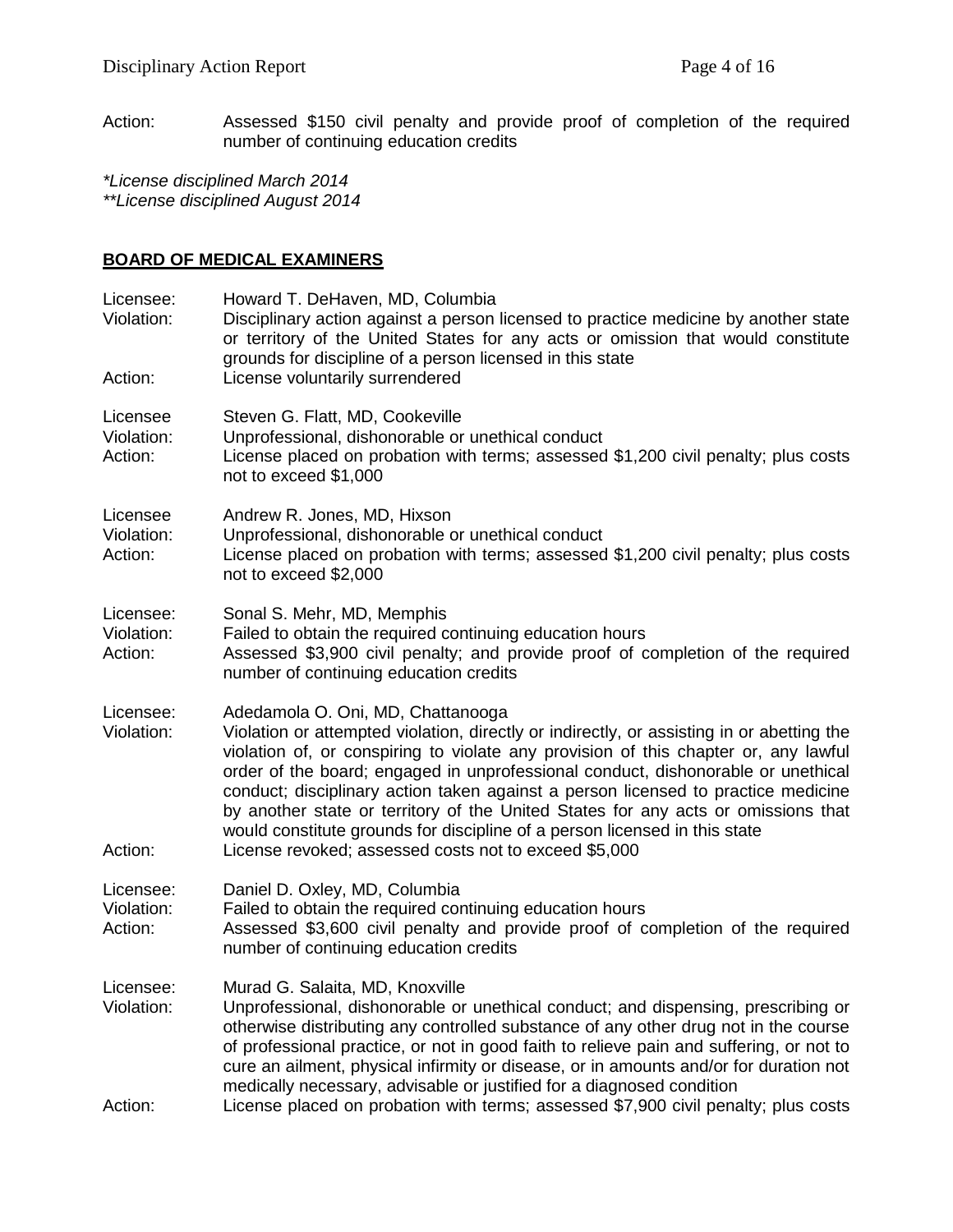not to exceed \$2,000

# **BOARD OF NURSING**

| Licensee:  | Deborah Arnold, RN, Kingsport              |
|------------|--------------------------------------------|
| Violation: | Failed to pay student loan                 |
| Action:    | License suspended                          |
| Licensee:  | Shannon Bryant, LPN, Morristown            |
| Violation: | Failed to pay student loan                 |
| Action:    | License suspended                          |
| Licensee:  | Alicia Chambers, LPN, Gainesboro           |
| Violation: | Failed to pay student loan                 |
| Action:    | License suspended                          |
| Licensee:  | Melissa Croft, LPN, Chattanooga            |
| Violation: | Failed to pay student loan                 |
| Action:    | License suspended                          |
| Licensee:  | Diane Cummings, RN, Dickson                |
| Violation: | Failed to pay student loan                 |
| Action:    | License suspended                          |
| Licensee:  | Elizabeth E. Deerey, RN, Bartlett          |
| Violation: | <b>Violation of Board Order</b>            |
| Action:    | Stay of revocation lifted; license revoked |
| Licensee:  | Tara Fox, RN, Nashville                    |
| Violation: | Failed to pay student loan                 |
| Action:    | License suspended                          |
| Licensee:  | Sherry Garnto, RN, Columbia                |
| Violation: | Failed to pay student loan                 |
| Action:    | License suspended                          |
| Licensee:  | Michelle Gay, RN Smithville                |
| Violation: | Failed to pay student loan                 |
| Action:    | License suspended                          |
| Licensee:  | Andrea Griffis, LPN, Columbia              |
| Violation: | Failed to pay student loan                 |
| Action:    | License suspended                          |
| Licensee:  | Amanda Harwood, RN, Dayton                 |
| Violation: | Failed to pay student loan                 |
| Action:    | License suspended                          |
| Licensee:  | Candice Hood, RN, Memphis                  |
| Violation: | Failed to pay student loan                 |
| Action:    | License suspended                          |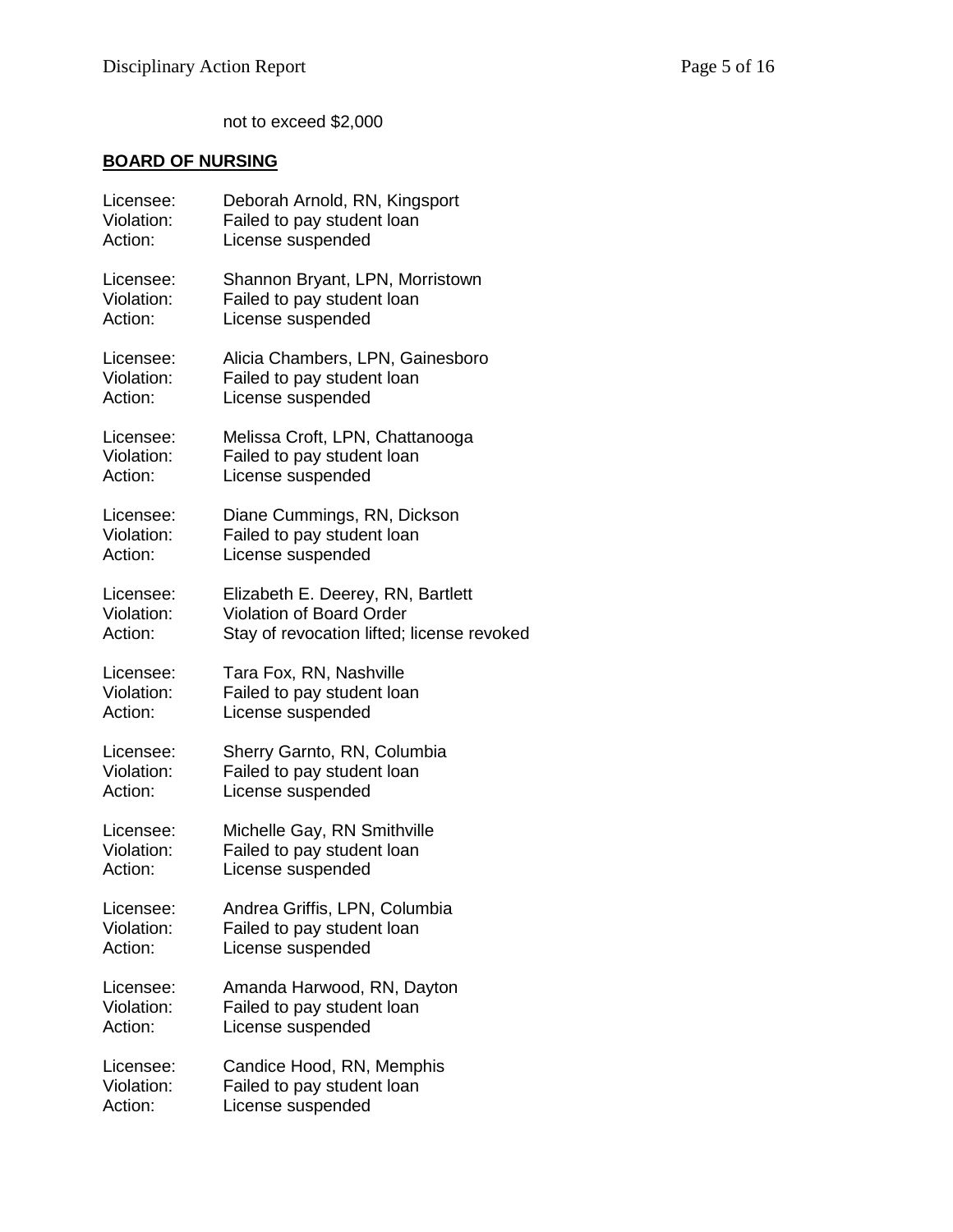| Licensee:  | Vicki Hubbard, RN, Kingsport |
|------------|------------------------------|
| Violation: | Failed to pay student loan   |
| Action:    | License suspended            |

Licensee: Penny A. Isham, RN, Lebanon

Violation: Unfit or incompetent by reason of negligence, habits or other cause; addicted to alcohol or drugs to the degree of interfering with nursing duties; and unprofessional conduct, to wit: making false or materially incorrect, inconsistent or unintelligible entries in any patient records or in the records of any health care facility, school, institution or other work place location pertaining to the obtaining, possessing or administration of any controlled substance as defined in the Federal Controlled Substances Act; unauthorized use or removal of narcotics, drugs, supplies, or equipment from any health care facility, school, institution or other work place location

Action: License suspended, suspension stayed; license placed on probation to run concurrent with TNPAP contract but not less than three years; assessed costs not to exceed \$3,000

| Licensee:  | Kenyetta Jennings, LPN, Chattanooga |
|------------|-------------------------------------|
| Violation: | Failed to pay student loan          |
| Action:    | License suspended                   |

Licensee: Ashley L. Johnson, RN/LPN, Maryville<br>Violation: Violation of Board Order

Violation: Violation of Board Order

Action: Stay of revocation lifted; licenses revoked

Licensee: Elizabeth Kelly, LPN, Alcoa Violation: Failed to pay student loan Action: License suspended

Licensee: Jamie Taylor Locke, LPN, Lebanon Violation: Failed to pay student loan Action: License suspended

Licensee: Kimberly McGee, RN, Memphis Violation: Failed to pay student loan Action: License suspended

Licensee: Christie McSwain, LPN, Goodlettsville Violation: Failed to pay student loan Action: License suspended

Licensee: Donald Perry, LPN, La Follette Violation: Failed to pay student loan Action: License suspended

Licensee: Stephan B. Peters, RN, Murfreesboro Violation: Violation of Board Order Action: Stay of revocation lifted; license revoked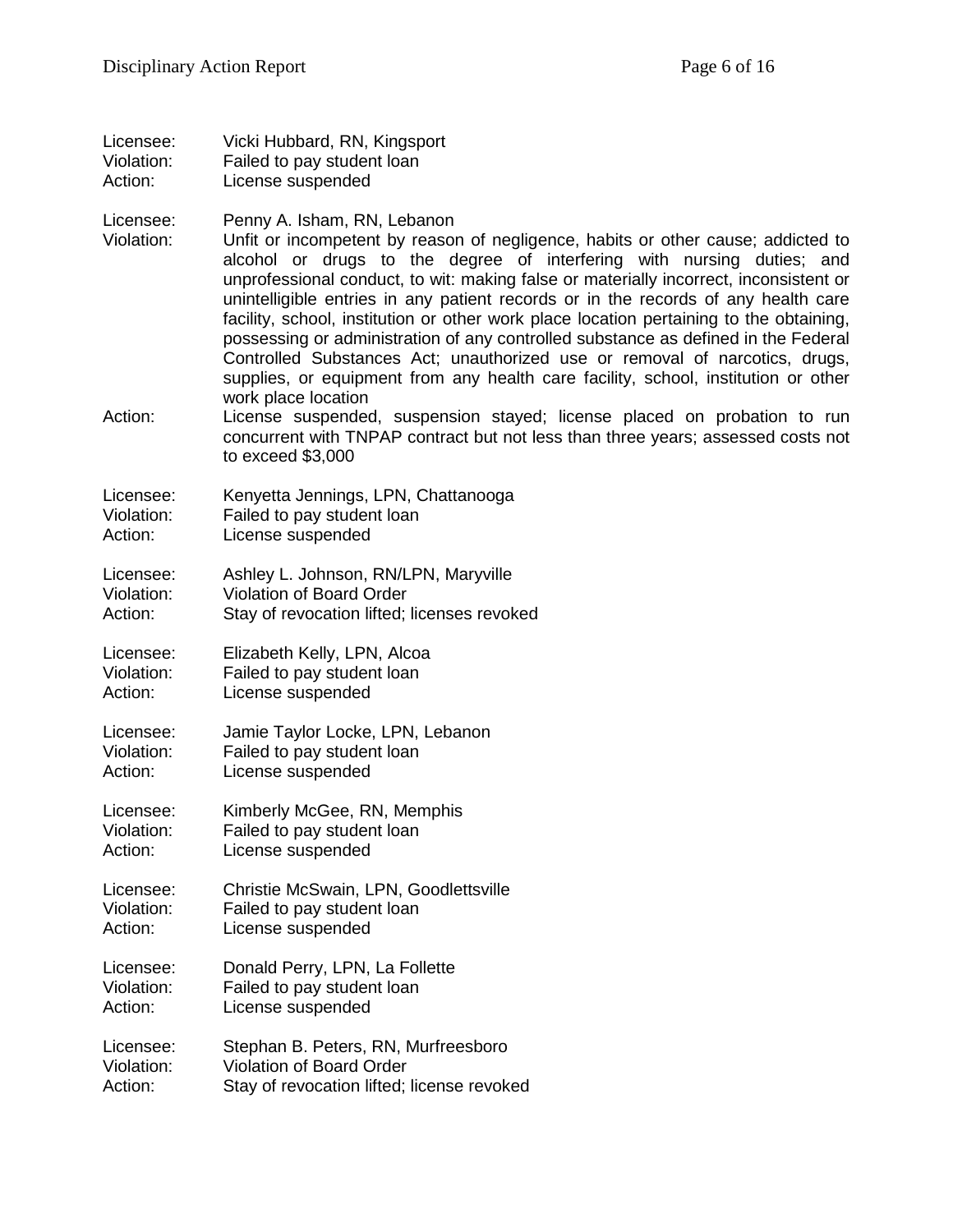# **BOARD OF PHARMACY**

| Licensee:<br>Violation:            | Anna Ellis, RT, Knoxville<br>Possessed legend drugs without a valid prescription and outside of the                                                                                                                                                                                                                                                                                                                                                                                                                                 |
|------------------------------------|-------------------------------------------------------------------------------------------------------------------------------------------------------------------------------------------------------------------------------------------------------------------------------------------------------------------------------------------------------------------------------------------------------------------------------------------------------------------------------------------------------------------------------------|
| Action:                            | supervision, control or responsibility of a pharmacist; stealing legend drugs from<br>prescriptions written for other persons<br>License revoked; plus costs not to exceed \$10,000                                                                                                                                                                                                                                                                                                                                                 |
|                                    |                                                                                                                                                                                                                                                                                                                                                                                                                                                                                                                                     |
| Licensee:<br>Violation:            | David Arthur Lenard, DPh, Hendersonville<br>Dishonorable, immoral, unethical, illegal and/or unprofessional conduct, to wit:<br>removed controlled substances from the pharmacy without authorization from a<br>licensed prescriber; possessing and selling legend drugs, or to procure to attempt<br>to procure the administration of a legend drug, by fraud, deceit, misrepresentation,<br>subterfuge, forgery, alteration of a prescription, by the concealment of a material<br>fact, or by the use of a false name or address |
| Action:                            | License revoked                                                                                                                                                                                                                                                                                                                                                                                                                                                                                                                     |
| Licensee:<br>Violation:            | Jeanne Mask, DPh, Bolivar<br>License to practice pharmacy suspended or revoked by another state for<br>disciplinary reasons                                                                                                                                                                                                                                                                                                                                                                                                         |
| Action:                            | Application for licensure denied                                                                                                                                                                                                                                                                                                                                                                                                                                                                                                    |
| Licensee:<br>Violation:            | Medicap Pharmacy, Millington<br>Failure to comply with a lawful order or duly promulgated rule of the board                                                                                                                                                                                                                                                                                                                                                                                                                         |
| Action:                            | Assessed \$3,260 civil penalty, plus costs not to exceed \$10,000                                                                                                                                                                                                                                                                                                                                                                                                                                                                   |
| Licensee:<br>Violation:<br>Action: | Mitzi Pratt, RT, Morristown<br>Possessing and selling legend drugs without a valid prescription and outside the<br>supervision, control or responsibility of a pharmacist<br>License voluntarily surrendered                                                                                                                                                                                                                                                                                                                        |
|                                    |                                                                                                                                                                                                                                                                                                                                                                                                                                                                                                                                     |
| Licensee:<br>Violation:            | Michael Paul Randolph, DPh, Knoxville<br>Failed to comply with a lawful order or duly promulgated rule of the board; to wit:<br>violated his conditional licensure agreement with the Board that required licensee<br>to maintain a contract with the Tennessee Pharmacists" Recovery Network                                                                                                                                                                                                                                       |
| Action:                            | License voluntarily surrendered                                                                                                                                                                                                                                                                                                                                                                                                                                                                                                     |
| Licensee:<br>Violation:            | Robin Terrero, DPh, Cleveland<br>Unprofessional, dishonorable or unethical conduct; engaged in conduct prohibited<br>or made unlawful by any other laws of the state or of the United States relating to<br>drugs or to the practice of pharmacy. Failed to comply with a lawful order of duly<br>promulgated rule of the Board                                                                                                                                                                                                     |
| Action:                            | License summarily suspended                                                                                                                                                                                                                                                                                                                                                                                                                                                                                                         |
| Licensee:<br>Violation:            | Jennifer Lee White, RT, Hohenwald<br>Dishonorable, immoral, unethical, illegal and/or unprofessional conduct, to wit:<br>removed controlled substances from the pharmacy without authorization from a<br>licensed prescriber                                                                                                                                                                                                                                                                                                        |
| Action:                            | License revoked                                                                                                                                                                                                                                                                                                                                                                                                                                                                                                                     |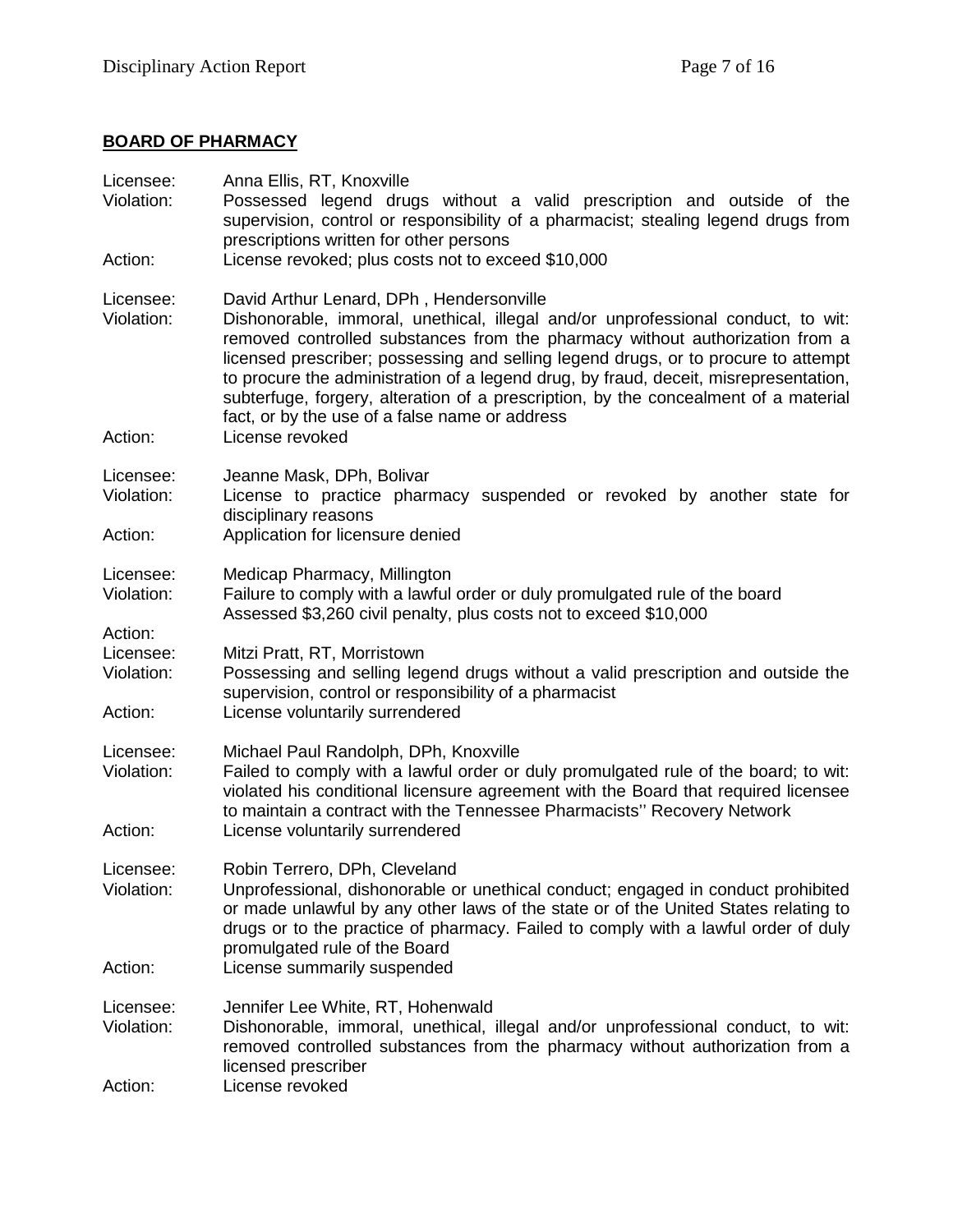| Licensee:              | Village Pharmacy, Maryville                                                                                                                                                                                                                                                                                                          |
|------------------------|--------------------------------------------------------------------------------------------------------------------------------------------------------------------------------------------------------------------------------------------------------------------------------------------------------------------------------------|
| Violation:             | Failed to immediately return or destroy all outdated, defective, or deteriorated<br>prescription drugs and devices and related materials                                                                                                                                                                                             |
| Action:                | Assessed \$190 civil penalty                                                                                                                                                                                                                                                                                                         |
| Licensee:              | Wellness Store Compounding Pharmacy, Cleveland                                                                                                                                                                                                                                                                                       |
| Violation:             | Unprofessional, dishonorable or unethical conduct; engaged in conduct prohibited<br>or made unlawful by any of the provisions of parts 2-5 or any other laws of the<br>state or of the United States relating to drugs or to the practice of pharmacy; failed<br>to comply with a lawful order or duly promulgated rule of the Board |
| Action:                | License summarily suspended                                                                                                                                                                                                                                                                                                          |
| Licensee:              | Gary Worley, DPh, Livingston                                                                                                                                                                                                                                                                                                         |
| Violation:             | Upon receipt of a medical prescription and following a review of the patient's<br>record failed to provide patient counseling                                                                                                                                                                                                        |
| $\Lambda$ at $\Lambda$ |                                                                                                                                                                                                                                                                                                                                      |

Action: Assessed \$1,000 civil penalty

#### **BOARD OF PHYSICAL THERAPY**

| Licensee:<br>Violation:<br>Action: | Aristotle Banez Abrasaldo, PT, Knoxville*<br>Failed to maintain sufficient continuing education<br>Assessed \$700 civil penalty and provide proof of completion of the required<br>number of continuing education credits          |
|------------------------------------|------------------------------------------------------------------------------------------------------------------------------------------------------------------------------------------------------------------------------------|
| Licensee:<br>Violation:<br>Action: | Jon Edward Cooper, PT, Maryville*<br>Failed to maintain sufficient continuing education<br>Assessed \$300 civil penalty and provide proof of completion of the required<br>number of continuing education credits                  |
| Licensee:<br>Violation:<br>Action: | Teresa L. McConnell, PTA, Atoka*<br>Failed to maintain sufficient continuing education credits<br>Assessed \$400 civil penalty and provide proof of completion of the required<br>number of continuing education credits           |
| Licensee:<br>Violation:<br>Action: | David M. Sheer, PT, Murfreesboro*<br>Failed to maintain sufficient continuing education credits<br>Assessed \$400 civil penalty and provide proof of completion of the required<br>number of continuing education credits          |
| Licensee:<br>Violation:<br>Action: | Joseph Donald Sisk, PTA, Rock Springs, GA*<br>Failed to maintain sufficient continuing education credits<br>Assessed \$400 civil penalty and provide proof of completion of the required<br>number of continuing education credits |

*\*License disciplined May 2014*

# **BOARD FOR PROFESSIONAL COUNSELORS AND MARITAL AND FAMILY THERAPISTS**

Licensee: Mechell D. Toles, LPC, Collierville<br>Violation: Conviction of a felony Conviction of a felony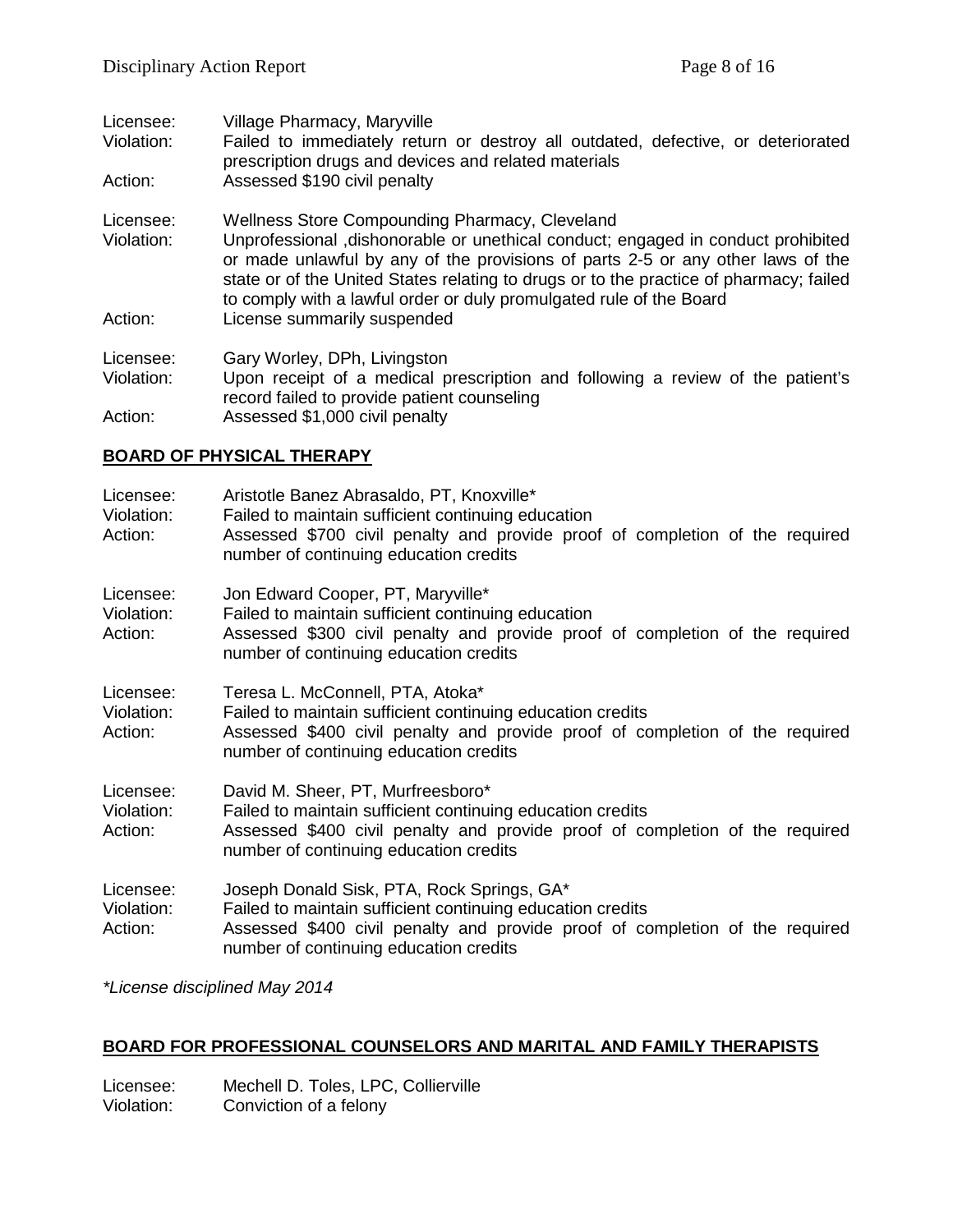Action: License revoked

#### **BOARD OF SOCIAL WORKER LICENSURE**

Licensee: Kimberly Hackney, LBSW, Cleveland Violation: Failed to pay student loan Action: License suspended

#### **DIVISION OF EMERGENCY MEDICAL SERVICES**

Licensee: Larry A. Billingsley, EMT-P, Pikeville

- Violation: Violation or attempted violation or assisting in or abetting the violation of or conspiring to violate any of the following: any provision of this part; any criminal statute of any state or Canadian province, or of the United States or Canada which involves moral turpitude or reflects upon the person's ability to fulfill such person's responsibilities under this part; making false statements or representations, being guilty of fraud or deceit in obtaining authorization; and unauthorized use or removal of narcotics, drugs, supplies, or equipment from any ambulance, health care facility, school, institution or other work place location
- Action: License voluntarily surrendered
- Licensee: Jeffrey R. Bryant, EMT-P, Erwin<br>Violation: Violated or attempted violation
- Violation: Violated or attempted violation or assisting in or abetting the violation of or conspiring to violate any of the following Any provision: any rule or regulation of the board; any terms or conditions of an authorization; performing or attempting emergency care techniques or procedures without proper permission, license, certification, training, medical direction, or otherwise engaging in unethical practices or conduct; accepting and performing, or attempting to perform, professional responsibilities which the licensee knows, or has reason to know, he is not competent to perform
- Action: License reprimanded
- Licensee: Charles A. Gilliam, EMT-P Memphis
- Violation: Violation or attempted violation or assisting in or abetting the violation of or conspiring to violate any of the following: any provision of this part; any criminal statute of any state or Canadian province, or of the United States or Canada which involves moral turpitude or reflects upon the person's ability to fulfill such person's responsibilities under this part
- Action: License placed on probation with terms

Licensee: Matthew J. Hertner, EMT-P Memphis

- Violation: Violation or attempted violation or assisting in or abetting the violation of or conspiring to violate the following; any provision of this part: any rule or regulation of the board; habitual intoxication or personal misuse of any drugs or the use of intoxicating liquors, narcotics, controlled substances or other drugs or stimulants in such manner as to adversely affect the delivery, performance or activities in the care of the patients requiring medical care
- Action: License suspended with terms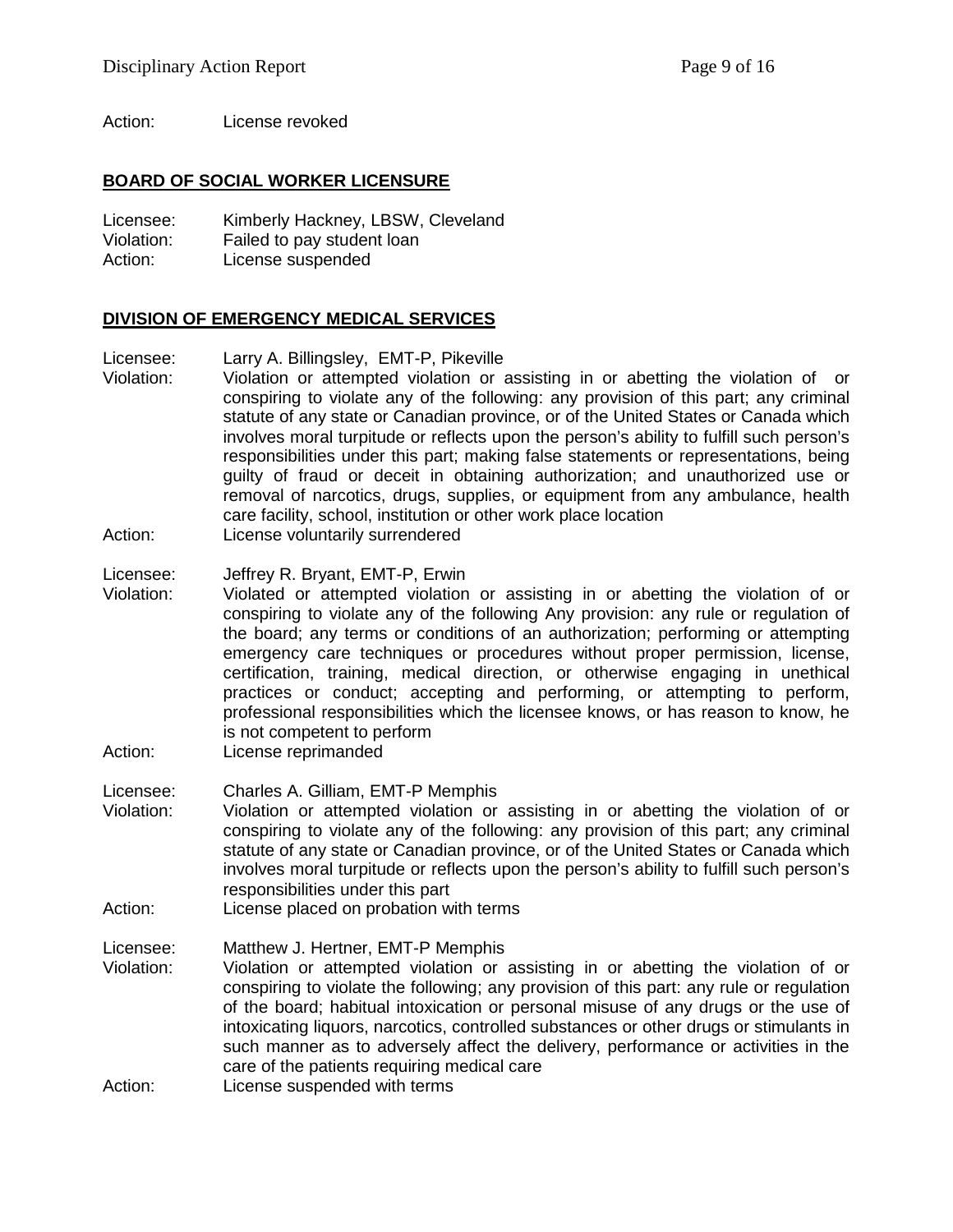Licensee: Ronnie D. Thomas, EMT-P, Columbia<br>Violation: Violation or attempted violation or as

- Violation: Violation or attempted violation or assisting in or abetting the violation of or conspiring to violate any of the following; any provision of this part; any rule or regulation of the board; habitual intoxication or personal misuse of any drugs or the use of intoxicating liquors, narcotics, controlled substances or other drugs or stimulants in such manner as to adversely affect the delivery, performance or activities in the care of the patients requiring medical care
- Action: License suspended with terms

Licensee: Joshua P. Valentine, EMT-P, Unicoi Violation: Violation or attempted violation or assisting in or abetting the violation of or conspiring to violate any of the following; any provision of this part; any rule or regulation of the board; habitual intoxication or personal misuse of any drugs or the use of intoxicating liquors, narcotics, controlled substances or other drugs or stimulants in such manner as to adversely affect the delivery, performance or activities in the care of the patients requiring medical care; making false statements or representations; being guilty of fraud or deceit in obtaining authorization; failure to report patient care which reflects accurately the evaluation and treatment of each patient; engaging in acts of dishonesty which relate to the practice of emergency medical care; and making false or materially incorrect or inconsistent entries in any patient records or in the records of any ambulance service, health care facility, school, institution, or other work place location Action: License voluntarily surrendered

### **DIVISION OF HEALTHCARE FACILITIES**

- Licensee: Advanced Dialysis Clinic (End Stage Renal Disease Center)
- Violation: Failed to provide oversight of the facility's operations and to ensure implementation of their plan of corrections; failed to maintain a clean and sanitary environment; failed to maintain aseptic technique; failed to ensure staff maintained measures to prevent contamination of supplies utilized on hemodialysis access sites.; failed to maintain visibility of hemodialysis access sites; failed to monitor, analyze, track, and trend findings from previous interventions or action plans related to patient outcomes and failed to implement and form action plans to decrease the use of central venous catheters and preserve the use of vascular accesses; failed to ensure all staff demonstrated competence required to serve the complex needs of the dialysis patients and ensure staff has the ability to sustain and demonstrate the skills needed to perform specific duties of their positions; failed to implement plan of correction to ensure staff were knowledgeable about and provided for management of the patient's fluid volume status, IDWGs, chest pain, and followed the patient's dialysis prescription/orders; failed to provide intervention for a vascular access with symptoms of stenosis; failed to provide necessary assessments and social work interventions to ensure psychological needs were met;

Action: License to operate Renal Dialysis Clinic revoked

Licensee: Azalea Trace Assisted Living (Assisted Care Living Facility)

Violation: Failed to document a discharge summary, date of discharge, and destination in medical record; failed to develop a plan of care within five days of admission; failed to confirm and document the requirements and arrangements for visits by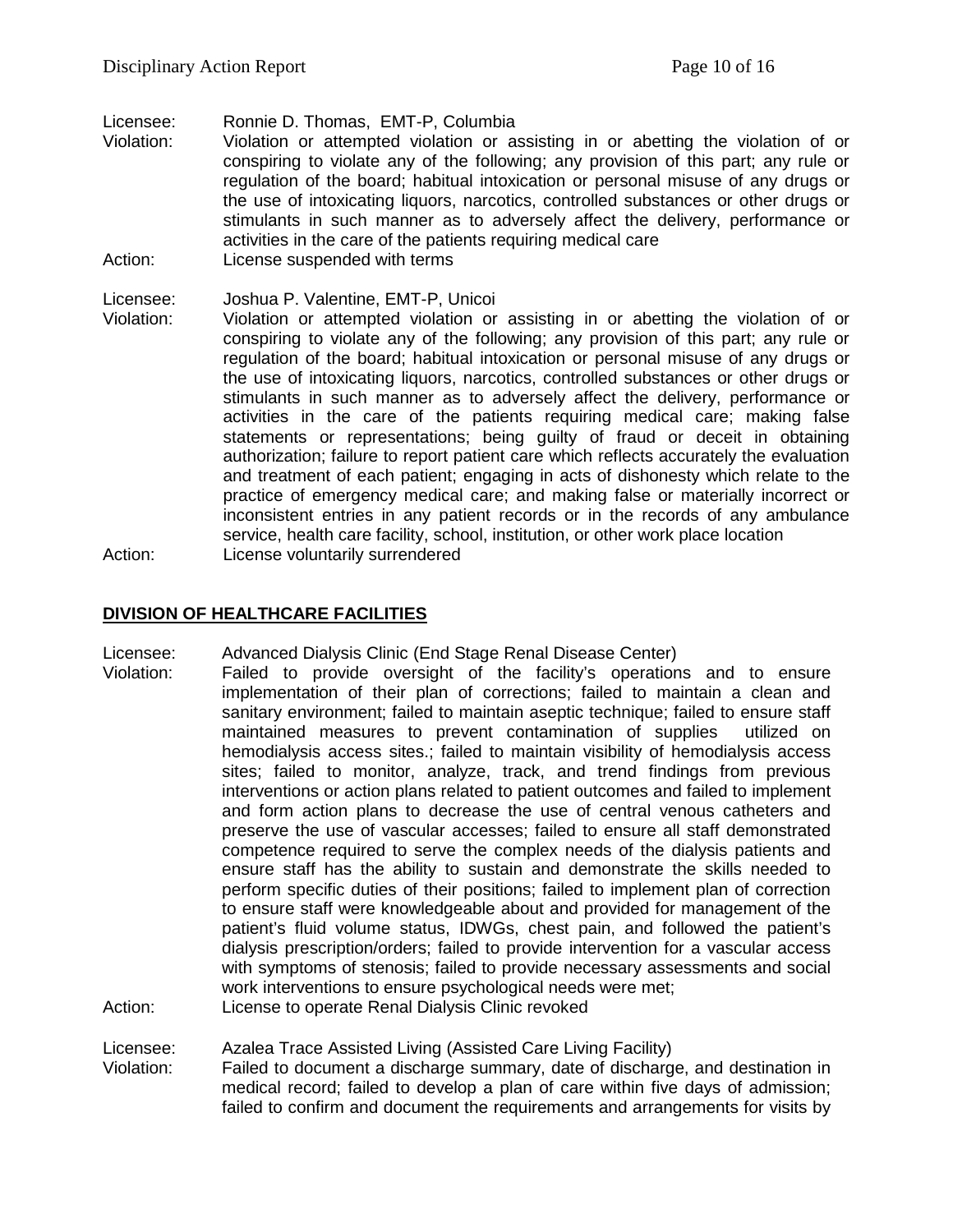| Action:                            | or to a physician or other authorized health care provider; failed to document<br>advance directive status<br>Assessed \$2000 civil penalty                                                                                                                                                                                                            |
|------------------------------------|--------------------------------------------------------------------------------------------------------------------------------------------------------------------------------------------------------------------------------------------------------------------------------------------------------------------------------------------------------|
| Licensee:<br>Violation:            | Broadmore Assisted Living (Assisted Care Living Facility)<br>Failed to store all medications so that no resident could obtain another<br>resident's medications; failed to maintain the dietary department in a clean and<br>sanitary manner                                                                                                           |
| Action:                            | Assessed \$1000 civil penalty                                                                                                                                                                                                                                                                                                                          |
| Licensee:<br>Violation:            | Carrick Glen Senior Living, LLC (Assisted Care Living Facility)<br>Failed to store all medications so that no resident could obtain another<br>resident's medications; failed to revise or update the plan of care to reflect a<br>self-administration of medication assessment;                                                                       |
| Action:                            | Assessed \$1000 civil penalty                                                                                                                                                                                                                                                                                                                          |
| Licensee:<br>Violation:            | Clare Bridge of Cleveland (Assisted Care Living Facility)<br>Failed to review or revise the plan of care as changes in resident needs occurred<br>or on a semi-annual basis; failed to ensure plan of care included the needs of the<br>resident such as activities of daily living and medical services for which the<br>resident required assistance |
| Action:                            | Assessed \$1000 civil penalty                                                                                                                                                                                                                                                                                                                          |
| Licensee:<br>Violation:            | Elizabeth Fletcher House (Assisted Care Living Facility)<br>Failed to ensure that all drugs and biologicals were administered by a licensed<br>professional operating within the scope of the professional license                                                                                                                                     |
| Action:                            | Assessed \$500 civil penalty                                                                                                                                                                                                                                                                                                                           |
| Licensee:<br>Violation:<br>Action: | Elmcroft of Halls (Assisted Care Living Facility)<br>Failed to administer medications as ordered by the physicians<br>Assessed \$500 civil penalty                                                                                                                                                                                                     |
| Licensee:<br>Violation:<br>Action: | Elmcroft of Lebanon (Assisted Care Living Facility)<br>Failed to identify the need for a higher level of care for a resident who<br>developed an unstageable ulcer<br>Assessed \$1000 civil penalty                                                                                                                                                    |
| Licensee:<br>Violation:            | Elmcroft of Twin Hills (Assisted Care Living Facility)<br>Failed store all medications so that no resident could obtain another resident's<br>medications; failed to maintain the dietary department in a clean and sanitary<br>manner                                                                                                                 |
| Action:                            | Assessed \$1000 civil penalty                                                                                                                                                                                                                                                                                                                          |
| Licensee:<br>Violation:            | Emeritus at Cordova (Assisted Care Living Facility)<br>Failed to administer medications in accordance with the physician's orders/plan<br>of care; failed to provide safety for residents in the ACLF                                                                                                                                                  |
| Action:                            | Assessed \$1000 civil penalty                                                                                                                                                                                                                                                                                                                          |
| Licensee:<br>Violation:            | Emeritus at Gallatin (Assisted Care Living Facility)<br>Failed to provide documentation that a plan of care was reviewed and/or revised                                                                                                                                                                                                                |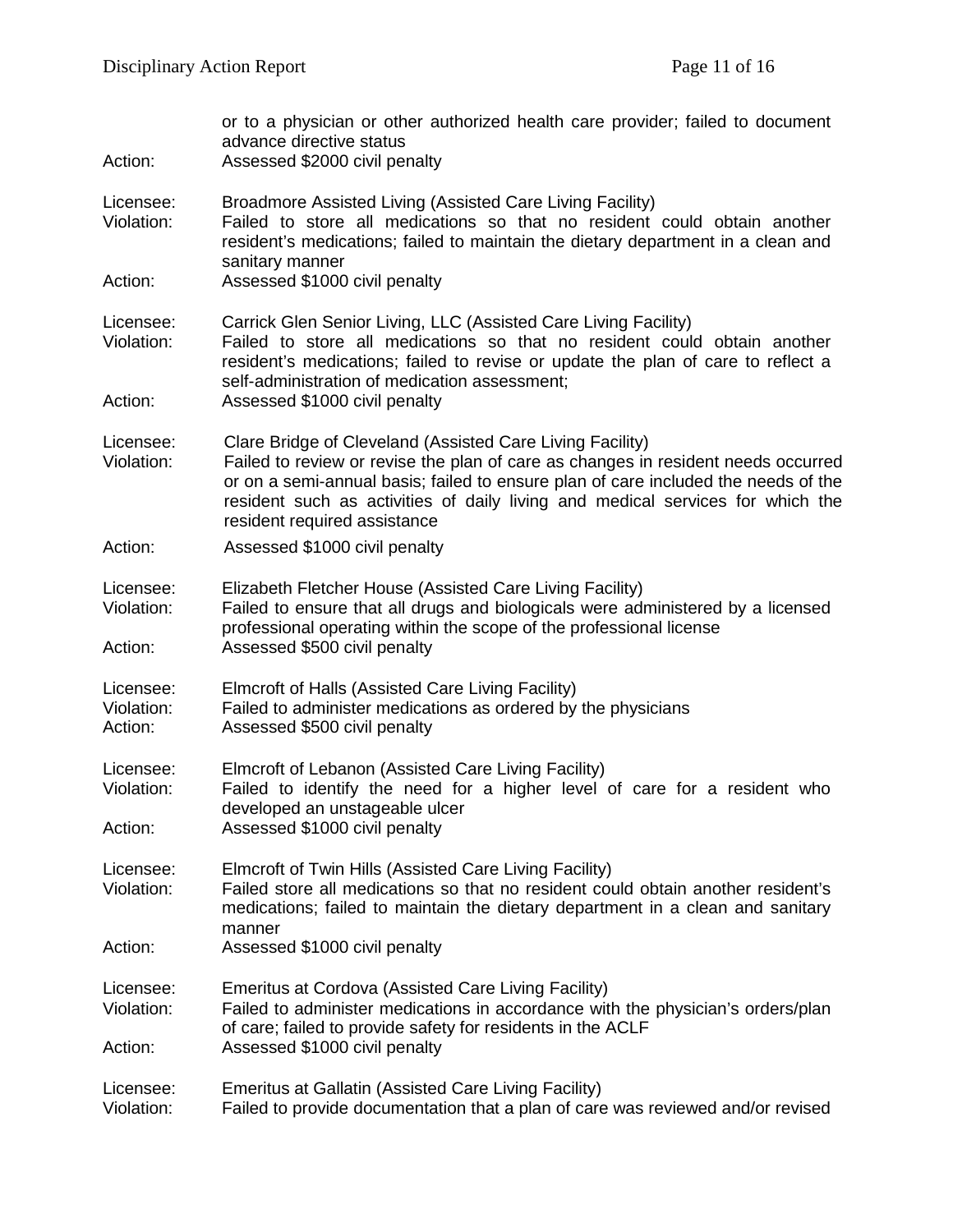| Action:                            | for changes in resident needs pertaining to multiple falls; failed to ensure<br>residents were provided safety in their environment by not following their<br>policies for fall prevention concerning interventions for falls<br>Assessed \$1000 civil penalty                                                                                                                                                                                                                                                                   |
|------------------------------------|----------------------------------------------------------------------------------------------------------------------------------------------------------------------------------------------------------------------------------------------------------------------------------------------------------------------------------------------------------------------------------------------------------------------------------------------------------------------------------------------------------------------------------|
| Licensee:<br>Violation:            | Emeritus at Kingsport (Assisted Care Living Facility)<br>Failed to ensure all drugs and biologicals were administered by a licensed<br>professional operating within the scope of the professional license; failed to store<br>all medications so no resident could obtain another resident's medications                                                                                                                                                                                                                        |
| Action:                            | Assessed \$1000 civil penalty                                                                                                                                                                                                                                                                                                                                                                                                                                                                                                    |
| Licensee:<br>Violation:            | Emeritus at Oak Ridge (Assisted Care Living Facility)<br>Failed to maintain dietary department in a clean and sanitary manner; failed to<br>ensure that all drugs and biologicals were administered by a licensed professional<br>operating within the scope of the professional license; failed to properly dispose of<br>expired medications; failed to properly label medications; failed to ensure<br>employees developed and maintained a medical record containing a copy of the<br>completed quarterly Alzheimer's review |
| Action:                            | Assessed \$2500 civil penalty                                                                                                                                                                                                                                                                                                                                                                                                                                                                                                    |
| Licensee:<br>Violation:            | <b>Emeritus at Terrace Estates (Assisted Care Living Facility)</b><br>Failed to store medications so that no resident could obtain another resident's<br>medications; failed to provide safety interventions to prevent falls with injuries;<br>failed to provide daily awareness of the whereabouts of a resident                                                                                                                                                                                                               |
| Action:                            | Assessed \$1500 civil penalty                                                                                                                                                                                                                                                                                                                                                                                                                                                                                                    |
| Licensee:<br>Violation:<br>Action: | Foxbridge (Assisted Care Living Facility)<br>Failed to ensure all medications were administered by a licensed professional<br>operating within the scope of the professional license<br>Assessed \$500 civil penalty                                                                                                                                                                                                                                                                                                             |
|                                    |                                                                                                                                                                                                                                                                                                                                                                                                                                                                                                                                  |
| Licensee:<br>Violation:            | Germantown Plantation Senior Living Community (Assisted Care Living Facility)<br>Failed to maintain a daily awareness of the whereabouts of a resident; admitted<br>or permitted the continued stay of a resident whose needs for safety and<br>services could not be effectively met in the ACLF; failed to eliminate all fire<br>hazards                                                                                                                                                                                       |
| Action:                            | Assessed \$1500 civil penalty                                                                                                                                                                                                                                                                                                                                                                                                                                                                                                    |
| Licensee:<br>Violation:            | Grace Manor (Assisted Care Living Facility)<br>Failed to ensure employees demonstrated competency in response to alarms<br>for the protection and safety of residents                                                                                                                                                                                                                                                                                                                                                            |
| Action:                            | Assessed \$500 civil penalty                                                                                                                                                                                                                                                                                                                                                                                                                                                                                                     |
| Licensee:<br>Violation:<br>Action: | Hearth at Hendersonville (Assisted Care Living Facility)<br>Failed to document the administration of medication<br>Assessed \$500 civil penalty                                                                                                                                                                                                                                                                                                                                                                                  |
| Licensee:<br>Violation:            | Heritage Pointe Senior Living (Assisted Care Living Facility)<br>Failed to store all medications so that no resident could obtain another<br>resident's medication; failed to properly dispose of non-scheduled medications                                                                                                                                                                                                                                                                                                      |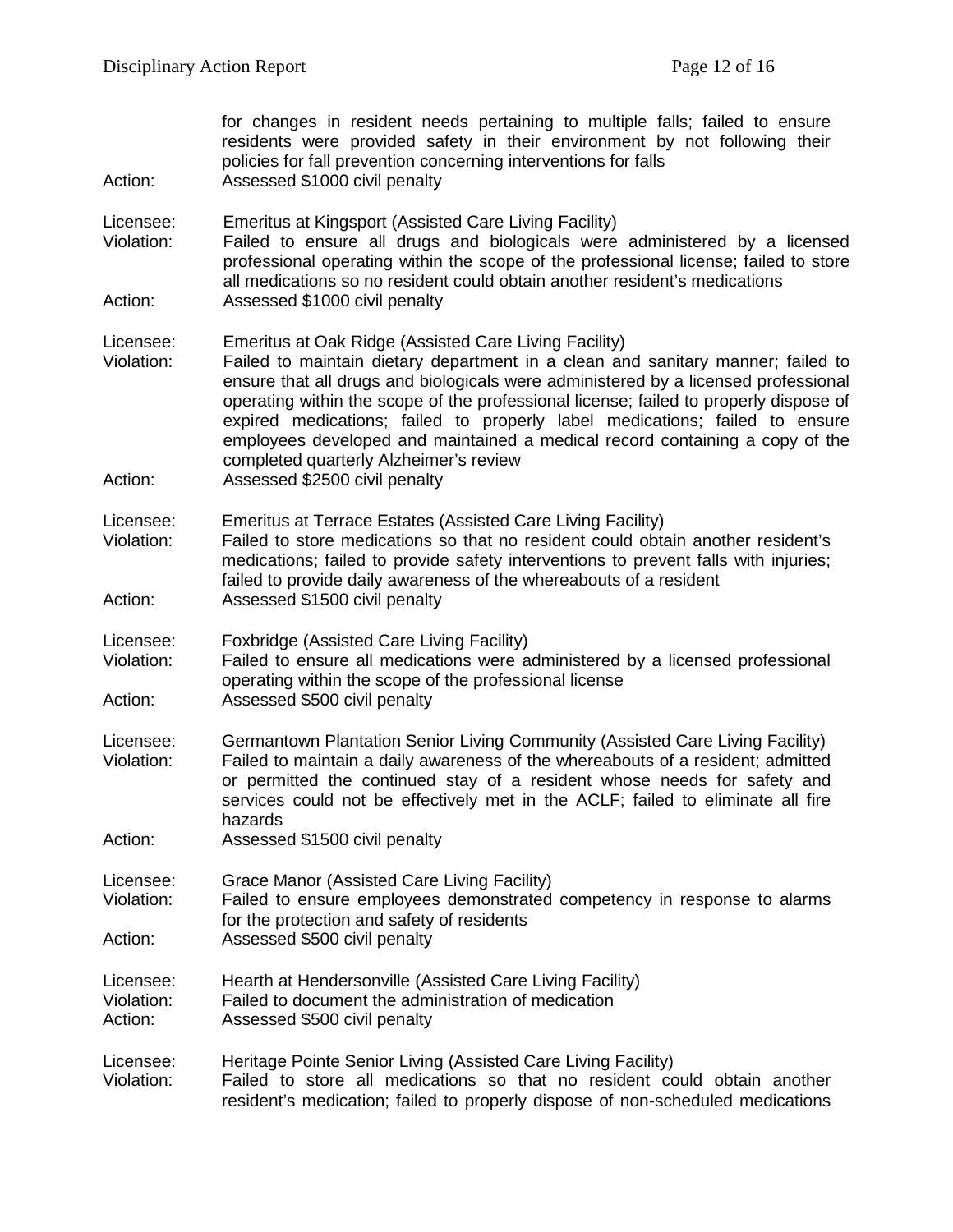and failed to dispose of medications which were expired or stored under improper conditions Action: Assessed \$1000 civil penalty Licensee: Lafollette Court Assisted Living Community, Inc. (Assisted Care Living Facility) Violation: Failed to secure medications; failed to maintain progress and or nursing notes; failed to document in record that a plan of care had been created within five days of admission; failed to provide physician's orders in the medical record; failed to provide a medication administration record; failed to have a medication administration policy in place for nursing staff to follow to prevent medication errors from occurring; failed to revise and/or update the plan of care when changes in resident needs occurred Action: Assessed \$5500 civil penalty Licensee: Magnolia Place (Assisted Care Living Facility) Violation: Failed to ensure fire protection by not fully implementing its adopted fire safety procedures; failed to ensure medical services were provided by qualified personnel Action: Assessed \$1000 civil penalty Licensee: McKendree Village (Assisted Care Living Facility) Violation: Failed to ensure that all drugs and biologicals were administered by a licensed professional operating within the scope of the professional license; failed to store all medications so no resident could obtain another resident's medications; failed to serve food at a safe temperature of at least 140 degrees; Action: Assessed \$2500 civil penalty Licensee: Morning Pointe of Collegedale at Greenbriar Cove (Assisted Care Living Facility) Violation: Failed to secure medications; stored medications without appropriately labeling medications with the date upon which they were opened Action: Assessed \$350 civil penalty Licensee: Morningside of Cookeville (Assisted Care Living Facility) Violation: Failed to secure medications; failed to revise/update plan of care to reflect method of evacuation for a resident who required a two person assist with transfers Action: Assessed \$1000 civil penalty Licensee: Provision Living of Hermitage (Assisted Care Living Facility)<br>Violation: Failed to store all medications so that no resident co Failed to store all medications so that no resident could obtain another resident's medications; failed to provide daily awareness of an individual's whereabouts for a resident; failed to maintain dietary department in a clean and sanitary manner Action: Assessed \$1500 civil penalty Licensee: Regency House (Assisted Care Living Facility) Violation: Failed to store all medications so that no resident could obtain another resident's medication; failed to dispose of medications in one container with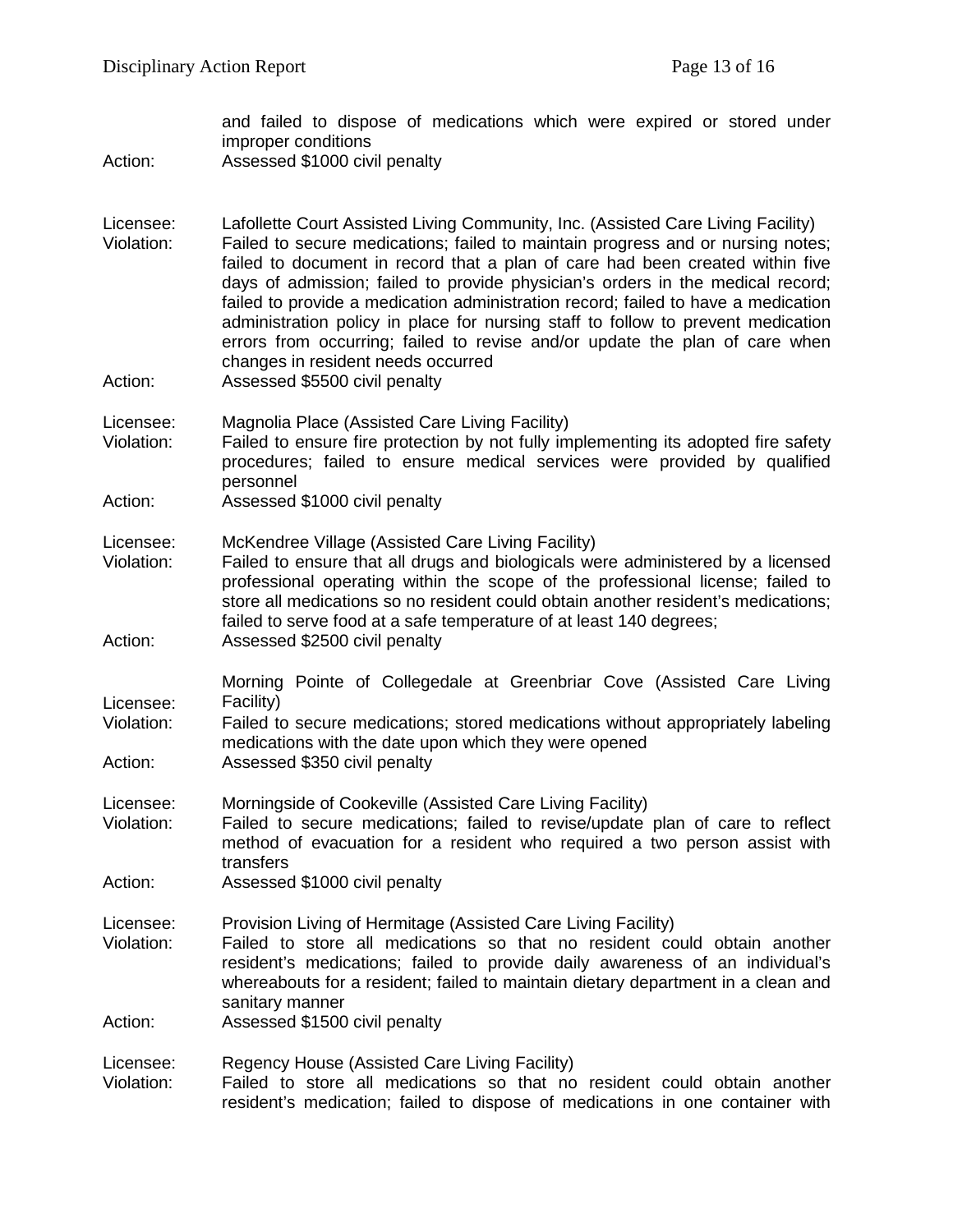missing labels and missing expiration dates and failed to store medications under proper conditions according to manufacturer's recommendations; failed to maintain a clean and sanitary kitchen; failed to revise/update the plan of care for dialysis and home health when changes in the needs of a resident occurred. Action: Assessed \$2000 civil penalty

Licensee: River View Terrace (Assisted Care Living Facility)

- Violation: Failed to ensure that all drugs and biologicals were administered by a licensed professional operating within the scope of the professional license; failed to store all medications so that not resident could obtain another resident's medications; failed to ensure the proper disposal of expired medications
- Action: Assessed \$1500 civil penalty
- Licensee: Rockgate Seniors Residence (Assisted Care Living Facility)
- Violation: Failed to ensure that all drugs and biologicals were administered by a licensed professional operating within the scope of the professional license; failed to provide proper labeling and failed to provide proper medication packaging by a Pharmacist per state regulation; failed to maintain a clean and sanitary kitchen; failed to produce a medical record for a resident; failed to revise and/or update the plan of care for two residents
- Action: Assessed \$2500 civil penalty
- Licensee: Rose of Sharon's Senior Villa (Assisted Care Living Facility)
- Violation: Allowed the continued stay of a resident who exhibited verbal aggressive behaviors which posed a threat to other residents; failed to ensure all drugs and biologicals were administered by a licensed professional operating within the scope of the professional license; failed to maintain observation notes in the medical record; failed to revise the plan of care to reflect aggressive behavior of a resident
- Action: Assessed \$2500 civil penalty
- Licensee: The Waterford in Smyrna (Assisted Care Living Facility)
- Failed to ensure that all drugs and biologicals were administered by a licensed professional operating within the scope of the professional license; failed to store medications so that no resident could obtain another resident's medication; failed to maintain dietary department in a clean sanitary manner Action: Assessed \$2500 civil penalty
- Licensee: Valley View Assisted Living (Assisted Care Living Facility)
- Violation: Failed to ensure drugs and biologicals were administered by a licensed professional operating within the scope of the professional license; failed to store all medications so that no resident could obtain another resident's medications; failed to properly dispose of medications in containers with missing labels
- Action: Assessed \$1500 civil penalty
- Licensee: Wayne County Assisted Living (Assisted Care Living Facility)
- Violation: Failed to ensure facility wide performance improvement program was implemented according to facility policy; failed to develop a plan of care for all residents in the facility; failed to develop a plan of care to address activities of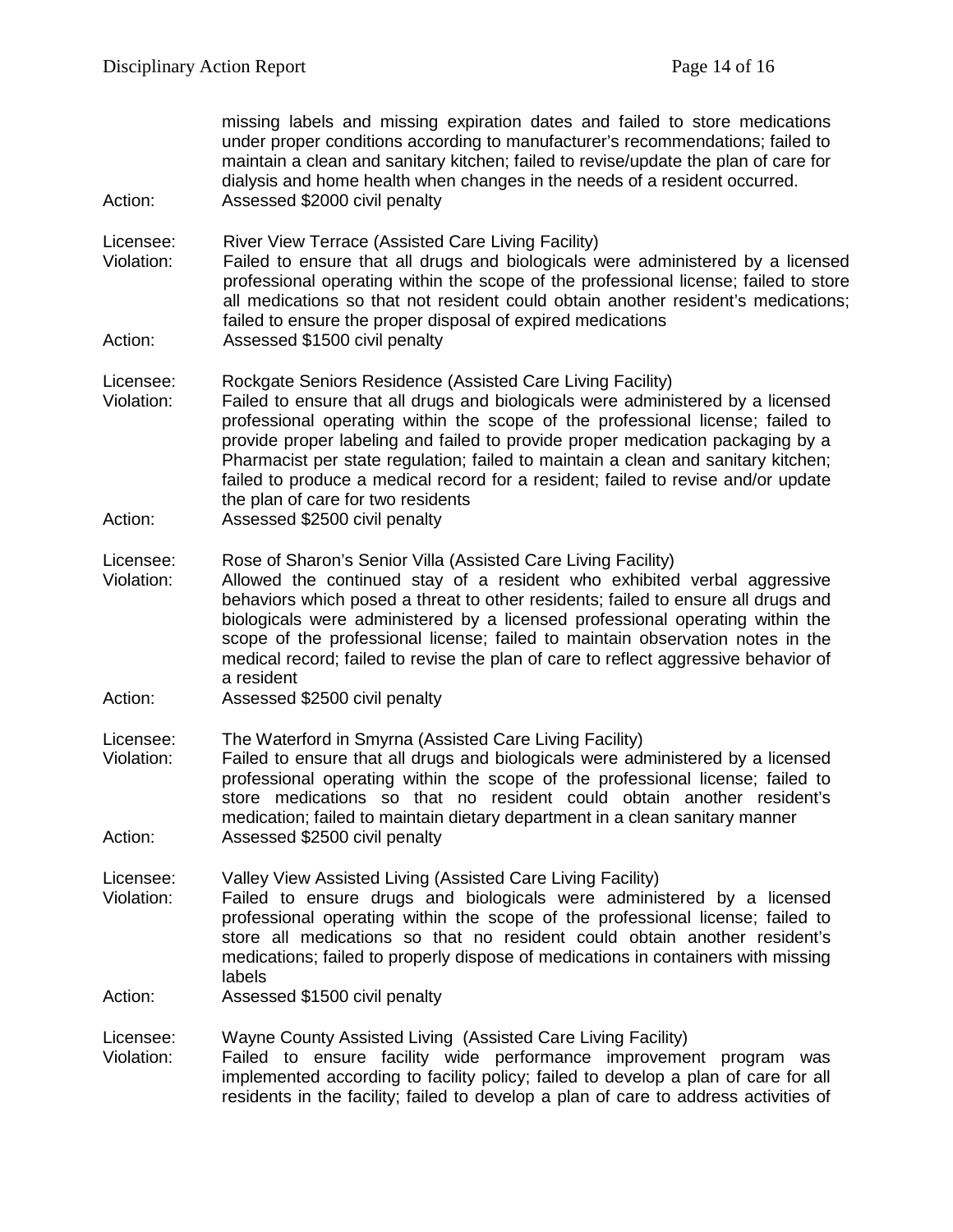| Action:                            | daily living and medical services for all residents; failed to develop a plan of care<br>to address requirements and arrangements for visits by or to physicians or<br>authorized health care providers for all residents; failed to develop a plan of care<br>to address advance directives or power of attorney concerns for all residents;<br>failed to develop a plan of care to address recreational and social activities for<br>all residents; failed to develop a plan of care for all residents with input from the<br>residents or resident's legal representatives;<br>Assessed \$3400 civil penalty |
|------------------------------------|-----------------------------------------------------------------------------------------------------------------------------------------------------------------------------------------------------------------------------------------------------------------------------------------------------------------------------------------------------------------------------------------------------------------------------------------------------------------------------------------------------------------------------------------------------------------------------------------------------------------|
| Licensee:<br>Violation:<br>Action: | Wellington Place of Cleveland (Assisted Care Living Facility)<br>Failed to revise/update plan of care when changes in resident needs occurred<br>Assessed \$500 civil penalty                                                                                                                                                                                                                                                                                                                                                                                                                                   |
| Licensee:<br>Violation:<br>Action: | Wellington Place of Greenville (Assisted Care Living Facility)<br>Failed to revise and update the plan of care to reflect the method of evacuation<br>from the facility in case of an emergency and within thirteen minutes<br>Assessed \$500 civil penalty                                                                                                                                                                                                                                                                                                                                                     |
| Licensee:<br>Violation:<br>Action: | Wellington Place of Maryville (Assisted Care Living Facility)<br>Failed to store all medications so that no resident could obtain another<br>resident's medications<br>Assessed \$500 civil penalty                                                                                                                                                                                                                                                                                                                                                                                                             |

# **ABUSE REGISTRY**

| Name:       | Roger Adams                                    |
|-------------|------------------------------------------------|
| Abuse:      | Physical                                       |
| Profession: | <b>Direct Care Staff</b>                       |
| Name:       | <b>Sharon Banks</b>                            |
| Abuse:      | Financial Exploitation/Emotional/Psychological |
| Profession: | Home Manager                                   |
| Name:       | <b>Tassie Nicole McKinney</b>                  |
| Abuse:      | <b>Financial Exploitation</b>                  |
| Profession: | Caretaker                                      |
| Name:       | <b>Charity Powell</b>                          |
| Abuse:      | Physical/Psychological/Emotional               |
| Profession: | House Manager                                  |
| Name:       | <b>Thertrice Thomas</b>                        |
| Abuse:      | Physical/Emotional/Psychological               |
| Profession: | Home Manager                                   |
| Name:       | <b>Fredrick Afful-Turkson</b>                  |
| Abuse:      | Theft/Misappropriation                         |
| Profession: | <b>Direct Support Staff</b>                    |